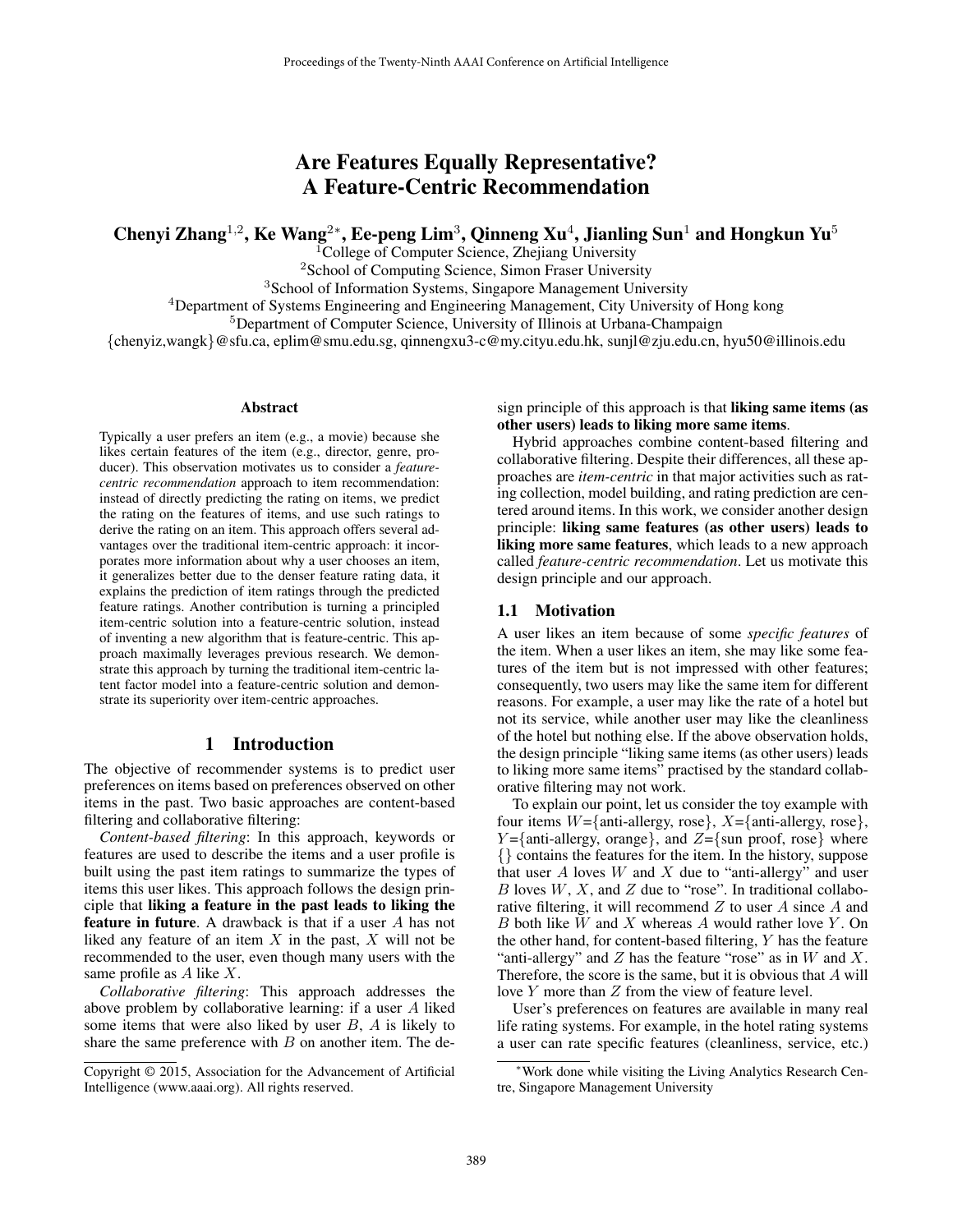of a hotel. Other systems (Sen, Vig, and Riedl 2009) allow users to explicitly express preferences on features by attaching personal tags to an item. The ratings of features (e.g., director, actor) can also be implicitly inherited from the features of items (e.g., movie). Such information manifests the user's reasons for rating the item, led by different preferences on features.

## 1.2 Our Approach

Our approach is motivated by the above discussion, therefore, if we can predict user's preference on features, we are able to predict user's preference on an item; if we can express observed preference on features in the same format as observed preference on items, any principled collaborative filtering algorithm for items can be applied to predict user's preference on features. This thinking leads to a *feature-centric recommendation* approach in which features of items are the "King": given the usual user-item rating matrix  $R$ , we first convert item ratings into feature ratings and obtain a user-feature rating matrix  $R'$ . We directly perform collaborative filtering on  $R'$ , which practices our design principle "liking same features (as other users) leads to liking more same features". The output is a model for predicting a user's rating on a feature.

To predict a user's rating on an unrated item, we need to integrate the predicted feature ratings to derive the rating for the item. While sum and average are obvious choices, features are not equally representative, e.g., the feature "antiallergy" clearly has a more significance than the other features for user A. So we present two novel integration approaches, one is heuristic based and one is regression based, to give different significance for feature preferences.

The key innovation is that our approach transforms the item ratings into feature ratings and later the modeling is fully at the feature level. To this end, our approach takes the advantages of collaborative filtering and content-based filtering, e.g., even if items are not shared among users, features of items may still be shared, which helps address the cold start problem of a new item. As the final prediction on the item rating is an integration of a set of feature ratings, our modeling actually involves no "items", which is fundamentally different to the modeling of the existing feature based recommendations (Chen et al. 2012; Han and Karypis 2005). Their modelings all have "items" (e.g., latent item vectors) which directly affect the final prediction while features are used as a finer description to regularize the item ratings. However, we fully rely on the feature ratings and may avoid the side effects introduced by items.

The rest of the paper is organized as follows: Section 2 discusses related works. Section 3 introduces our model. Section 4 presents our experimental studies. Finally we conclude the paper.

## 2 Related Work

### 2.1 Item-Centric Approaches

Many content-based filtering, collaborative filtering and hybrid approaches (Adomavicius and Tuzhilin 2005) are itemcentric in that rating, model building, similarity, and filtering

are centered around items, and feature information is only used to measure similarity of items (for content-based filtering). (Han and Karypis 2005) proposed that "user who bought products with features also bought a product with the same features", but still treated items as central roles and features as side information. Our approach is featurecentric: it captures the preference of features at the rating time, which is different from learning the user profile as the outcome of content-based filtering, and it performs collaborative filtering on feature ratings and predicts the rating of features. The prediction of item ratings is performed only at the final step by integrating the predicted ratings of features.

## 2.2 Latent Factor Models

Recent works use the latent factor model to extract lowdimensional latent user and item vectors for predicting the rating of items (Salakhutdinov and Mnih 2008a; 2008b; Zhang et al. 2014a), and several works (Zhang et al. 2014b; Wang and Blei 2011) extend items with content in this model. The regression-based latent factor model (Agarwal and Chen 2009) incorporated features and past interactions to regress the latent vectors. Items with similar features tend to have similar latent vectors, so features have indirect impact on the final ratings. (Agarwal, Chen, and Pang 2011) further extended (Agarwal and Chen 2009) by modeling user-generated opinionated texts. In (Gantner et al. 2010), the features of users and items are used to predict the latent factors of new users and new items; existing users and items do not benefit from the available feature information. The collaborative topic regression (CTR) (Wang and Blei 2011) studies the recommendation for scientific articles with each article being modeled by topic modeling on the text content of the article. The factorization machine (FM) (Rendle 2012) models multidimensional variable interactions (user, item, feature, etc.) through latent vectors. The tensor factorization (Karatzoglou et al. 2010) generalizes the rating matrix with additional context information. The co-factorization machine (Hong, Doumith, and Davison 2013) couples the learning of two FMs to study two aspects of tweeter data. All these methods treat the features of an item equally as side information and no preference is captured on features.

## 2.3 Tag-Aware Recommendation

(Sen, Vig, and Riedl 2009) predicts users' ratings for items based on inferred preferences for tags, but the preferences are global for all items, that is, a tag is either liked or disliked for all items. The work in (Gedikli and Jannach 2010; 2013) improves upon this by predicting tag preferences in the context of an item. All these methods infer the preferences for the user's own tags; if an unrated item is attached with tags that the user has never used before, no prediction can be made for the item. Our method does not have this problem because it employs collaborative filtering on feature ratings, which can predict a rating for any pair of user and feature. The tag-aware recommendation in (Tso-Sutter, Marinho, and Schmidt-Thieme 2008) models a 3-way relation  $\langle$  user, item, tag  $>$  by 2-way relations  $\langle$  user, tag  $>$ ,  $\langle$  item, tag  $\rangle$ , and  $\langle$  user, item  $\rangle$ , which cannot express the 3-way information that a user  $i$  tags an item  $j$  using a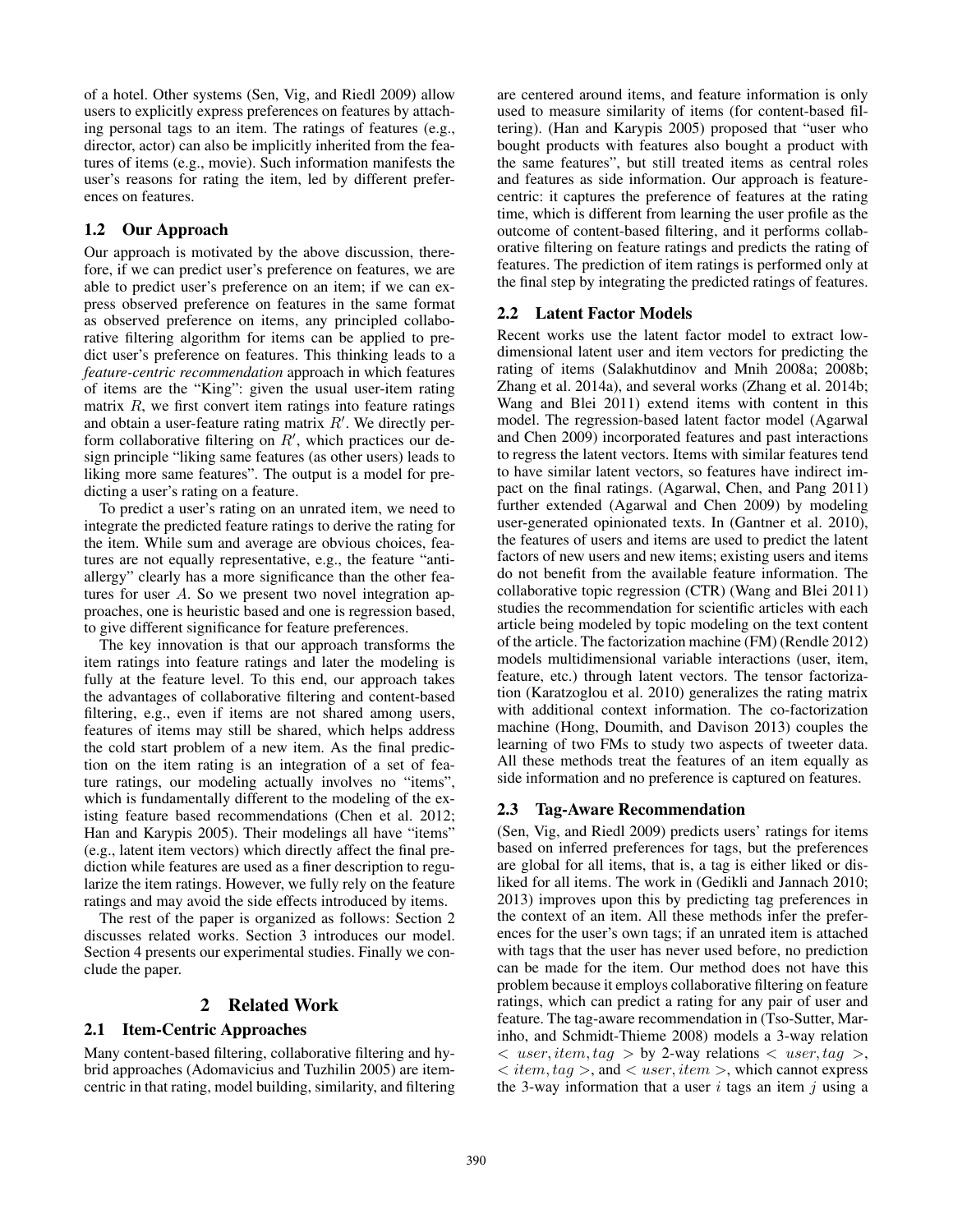tag  $t$ . There is a similar problem with (Zhou et al. 2009). In (Zhen, Li, and Yeung 2009), the tag information acts as a new regularization term in matrix factorization to constrain the latent vectors between users who used similar tags. Features play a more central role in our model in that we learn latent vectors for features and predict the rating of features. If a user prefers an item because of specific features of the item, our feature-centric approach is more sensitive to user preferences.

#### 3 Feature-Centric Recommendation

We present a feature-centric recommendation approach to utilize user's feature preferences to improve recommendation of items. This approach is shown in Figure 1 where the dashed box encompasses a standard collaborative filtering method. We consider the latent factor model for this box, but it could be replaced with any other collaborative filtering methods. We discuss the key steps of extracting an observed feature rating matrix and predicting item ratings from feature ratings in the following sections.

#### 3.1 Extracting User-Feature Rating Matrix

We assume there are  $I$  users,  $J$  items,  $T$  features. Each item j is associated with a bag of features, denoted by  $B_i$ . For a feature t,  $S_t$  denotes the set of items j such that  $t \in B_j$ . The original rating data can be represented by an  $I \times J$  user-item rating matrix R in which each element  $r_{ij}$  indicates user i's rating value to item  $j$ .

In addition, when the user  $i$  rates the item  $j$ , the user may optionally rate or select (such as tagging) some features  $t$ of item j. If the user rates the feature t for item j,  $h_{it}(j)$ denotes this rating. If the user  $i$  selects the feature  $t$  but does not rate t,  $h_{it}(j) = r_{ij}$ , which is user i's rating on item j. If the user  $i$  does not select any feature at all when rating the item j,  $h_{it}(j) = r_{ij}$  for all features t of item j as we believe that the user implicitly selects all features. In all other cases,  $h_{it}(j)$  is undefined.

User-feature rating matrix. For user  $i$  and feature  $t$ ,  ${h_{it}(j)}$  denotes the bag of defined ratings  $h_{it}(j)$  for all items  $j \in S_t$ . We extract an  $I \times T$  *user-feature rating matrix* denoted by  $R'$ , there is one row for each user i, one column for each feature t, and the entry for  $(i, t)$  is equal to  $\{h_{it}(j)\}\)$ . As the toy example in Section 1.1, if user A rates the item  $W$  with the rating 4 and the item  $X$  with the rating 4, and selects the feature "anti-allergy" for both, so  $h_{A,anti-allergy}(W) = 4$  and  $h_{A,anti-allergy}(X) = 4$ , and the entry for  $(A, "anti-allergy")$  is  $\{4, 4\}.$ 

We adopt latent factor model (Salakhutdinov and Mnih 2008b) on  $R'$  to produce the latent user vector  $u_i$  for each user i and the latent feature vector  $f_t$  for each feature t, and the objective is to minimize  $\sum_{j \in S_t} \varepsilon_{ijt} (h_{it}(j) - u_i^T f_t)^2$ where  $\varepsilon_{ijt}$  is equal to 1 if  $h_{it}(j)$  is defined, and is equal to 0 otherwise. User  $i$ 's predicated rating on feature  $t$  is given by  $u_i^T f_t$ . This part is the standard method for the latent factor model except that items are substituted by features. The interested reader please refer to (Salakhutdinov and Mnih 2008b) for the detailed inference.

#### 3.2 Predicting Item Ratings by Heuristic

We present two heuristic strategies for integrating the predicted feature ratings to derive the predicted item rating for a user in this section. One strategy is using the average of feature ratings to predict the rating  $\hat{r}_{ij}$  for item j, that is,

$$
\hat{r}_{ij} = \frac{1}{|B_j|} \sum_{t \in B_j} u_i^T f_t \tag{1}
$$

This prediction treats all features in  $B_j$  equally because each  $u_i^T f_t$  has the weight  $1/|B_j|$ . It does not take into account, for example, whether the user occasionally selects the feature t by chance or consistently selects the feature. Below, we present another strategy that consider such differences.

The second strategy is to introduce a weighting scheme specific to individual users. If a user  $i$  selects a feature  $t$  frequently, the user is more interested in  $t$ . Besides relative frequency of selection, the absolute number of selection also matters. For example, selecting a feature twice out of 3 ratings has the same frequency as selecting a feature 20 times out of 30 ratings, but the latter has more statistical significance. This strategy suggests that features are not equally representative.

We propose a single weighting scheme to account for both relative frequency and statistical significance. Suppose that a user  $i$  has rated  $N$  items, among them, the feature  $t$  was selected s times. We can regard this as one sample where the event t was observed s times in N trials, where  $\hat{p} = \frac{s}{N}$  is the *observed proportion*. We want to bound the *true proportion* that the user selects the feature t. Let  $CI(s, N)$  denote the confidence interval for user  $i$  selecting feature  $t$ . We adopt the following Wilson score (Wilson 1927) interval since it is an improvement over the usual normal approximation.

where

$$
CI(s, N) = [c - \sigma, c + \sigma]
$$
 (2)

$$
c = \frac{1}{1 + \frac{1}{N}z^2}(\hat{p} + \frac{1}{2N}z^2)
$$

$$
\sigma = \frac{1}{1 + \frac{1}{N}z^2}z\sqrt{\frac{1}{N}\hat{p}(1 - \hat{p}) + \frac{1}{4N^2}z^2}
$$

z is the  $1 - \frac{1}{2}\alpha$  percentile of a standard normal distribution and  $\alpha$  is the error percentile. For a 95% confidence level the error  $\alpha$  is 5%, so  $\hat{1} - \frac{1}{2}\alpha = 0.975$  and  $z = 1.96$ .

A larger c and a smaller interval size  $\sigma$  represent a more significant selection of  $t$ . Therefore, we use the mid-point of the lower bound  $c-\sigma$  and the interval center c to measure the weight of selecting t by user i:  $l_{it} = \frac{1}{2}$  $\frac{1}{2}(c-\sigma+c) = c-\frac{1}{2}$  $\frac{1}{2}\sigma$ . The predicted rating  $\hat{r}_{ij}$  of item j by user i is then defined as

$$
\hat{r}_{ij} = \frac{1}{L_j} \sum_{t \in B_j} l_{it} u_i^T f_t \tag{3}
$$

where  $L_j = \sum_{t \in B_j} l_{it}$ . Note that this weighting scheme is unique to features, not items, because only a feature can be selected by a user multiple times.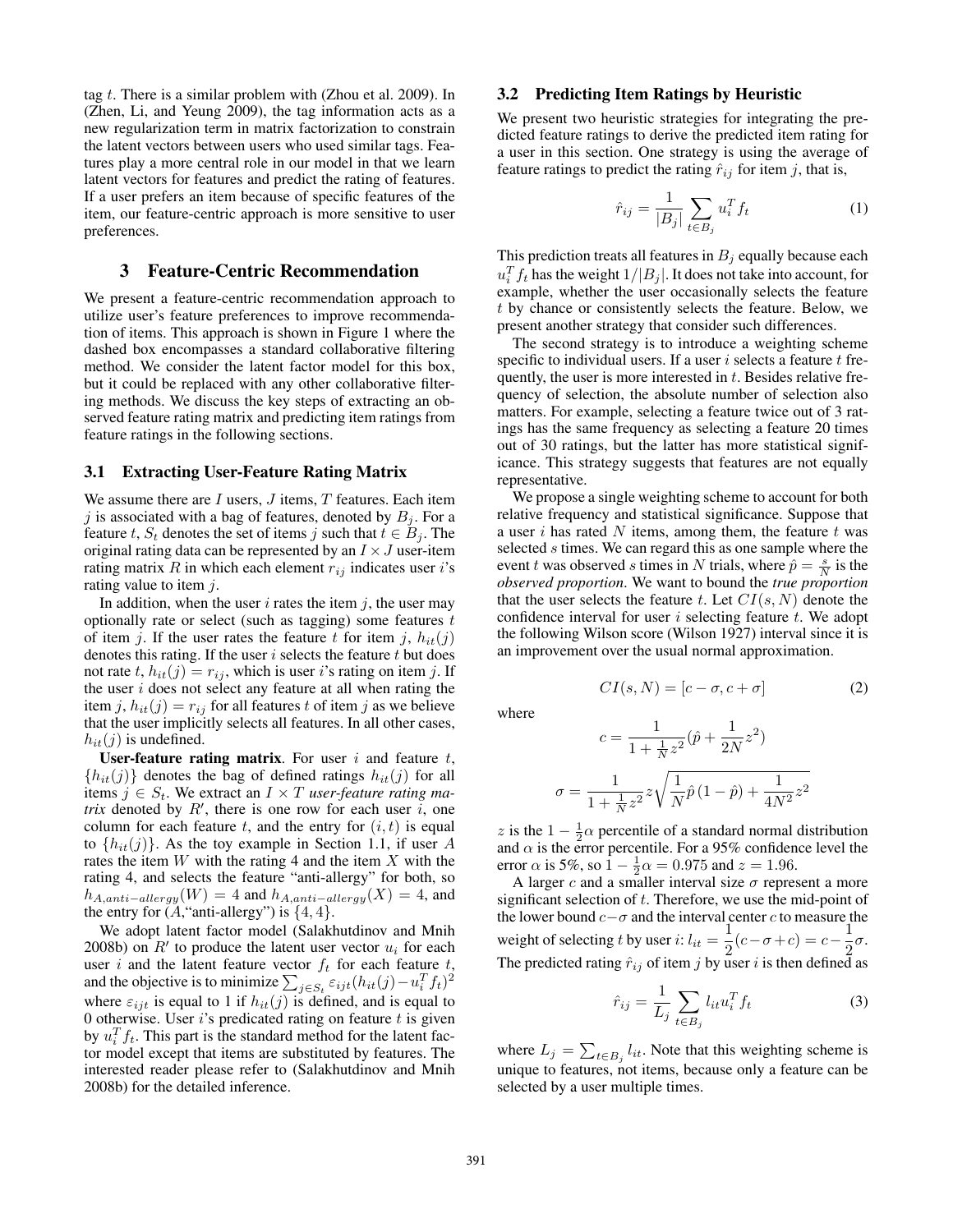

Figure 1: The feature-centric recommendation approach

## 3.3 Predicting Item Ratings through Regression

In the previous section, the weighting schemes are computed by heuristic, which may not capture the essential by model fitting. In this section, we propose a regression model to automatically learn the global weighting for features. We assume that there exists a weighting vector w, with  $w_t \in \mathbf{w}$ representing the importance for each feature  $t$ . The training set contains historic ratings, where  $x_k$  is the kth input data and  $y_k$  is the kth output data, in particular, if this rating is made by user i,  $y_k = r_{ij}$ ,  $\mathbf{x}_k(t) = u_i f_t$  if  $t \in B_j$  and  $\mathbf{x}_k(t) = 0$  otherwise. The regression model is trained by the relationship between input and output data:  $y_k = \mathbf{w}^T \mathbf{x}_k + b_i.$ Following support vector regression (Smola and Scholkopf 2004), our goal is to find optimal weighting w and user specific bias  $b_i$  that fit the model best. The optimization problem becomes,

$$
\min_{\mathbf{w}, \xi, \xi^*} \frac{1}{2} ||\mathbf{w}||^2 + \frac{C}{2} \sum_{k} (\xi_k^2 + \hat{\xi}_k^2)
$$
(4)

$$
s.t. \quad |\mathbf{w}^T \mathbf{x}_k + b_i - y_k| \le \varepsilon + \xi_k; \tag{5}
$$

$$
\xi_k, \hat{\xi}_k \ge 0; \forall k. \tag{6}
$$

where  $\xi_k$ ,  $\hat{\xi}_k$  are slack variables and C is a constant.

The primal Lagrangian is,

$$
\mathcal{L}_P = \frac{1}{2} ||\mathbf{w}||^2 + \sum_k \alpha_k (\mathbf{w}^T \mathbf{x}_k + b_i - y_k - \varepsilon - \xi_k)
$$
  
+ 
$$
\sum_k \hat{\alpha}_k (y_k - \mathbf{w}^T \mathbf{x}_k - b_i - \varepsilon - \hat{\xi}_k) + \frac{C}{2} \sum_k (\xi_k^2 + \hat{\xi}_k^2)
$$
(7)

where  $\alpha_k, \hat{\alpha}_k$  are Lagrange multipliers. We take the derivatives with respect to  $\mathbf{w}, b_i, \xi_k, \hat{\xi}_k$ , leading to the KKT conditions (Kuhn and Tucker 1951) as follows:

$$
\mathbf{w} = \sum_{i} (\alpha_k - \hat{\alpha}_k) x_k, \quad \xi_k = \alpha_k / C, \quad \hat{\xi}_k = \hat{\alpha}_k / C \quad (8)
$$

We skip the comprehensive inference as SVR is a principled method. More details refer to (Smola and Scholkopf 2004). Once the optimal weighting vector w and the bias term  $b_i$  are found, the predicted rating for specific item j is given by:

$$
\hat{r}_{ij} = \sum_{t \in B_j} w_t u_i^T f_t + b_i \tag{9}
$$

Feature selection. We conduct a 2-step feature selection that aims at the representative features. (1) we calculate the

Table 1: Statistics of data sets

|                 | <b>Delicious</b>     | Lastfm               | <b>DBLP</b>          | <b>Movielens</b>     |  |
|-----------------|----------------------|----------------------|----------------------|----------------------|--|
| User            | 1867                 | 2100                 | 6815                 | 1857                 |  |
| <b>Item</b>     | 69223                | 18744                | 78745                | 4721                 |  |
| Feature         | 40897                | 12647                | 81901                | 8288                 |  |
| Item ratings    | 104799               | 71064                | 436704               | 20607                |  |
| Feature ratings | 437593               | 186479               | 2554597              | 36885                |  |
| Density (item)  | $8.1 \times 10^{-4}$ | $1.8 \times 10^{-3}$ | $8.1 \times 10^{-4}$ | $2.3 \times 10^{-3}$ |  |

cosine similarity to quantify correlations between various predictors (feature ratings) and the item ratings to identify the best predictors. According to the result, we remove features with relatively low similarity by a threshold. (2) we fit the model with the remaining features. If the model performance is close to the original one, we believe that the removed features are less representative. This procedure is optional but helps the prediction accuracy.

#### 4 Experimental Evaluation

We report our findings on the evaluation of the proposed feature-centric recommendation against well known baselines using real life data sets. We first introduce data sets, baseline methods, and evaluation metrics.

#### 4.1 Data Sets

We employed four data sets: *Delicious*, *Lastfm*, *DBLP*, and *Movielens*. The first two data sets were recommended as benchmark data sets for studying recommender systems by the 2011 HetRec conference<sup>1</sup>. These data sets contain user's tagging information on bookmarks and music songs, which expresses user's ratings or preferences on items. We treat tags as the features of an item. Delicious contains 1867 users' ratings on 69223 items with 40897 unique features. Lastfm contains 2100 users' ratings on 18744 items with 12647 unique features. The third data set *DBLP* contains authors, papers and citation information from an academic network. We treated authors as users, papers as items, each publishing/citation of a paper as user's rating on the paper, and treated the venues and authors of a paper as the features of the paper. After removing the users with fewer than 10 papers from the original DBLP data set<sup>2</sup>, the final data set contains 6815 users' ratings on 78475 items with 81858 unique features. All the above data sets have binary ratings. The fourth data set *Movielens*, also recommended by the 2011

<sup>1</sup> http://www.grouplens.org/data sets/hetrec-2011/

<sup>2</sup> http://arnetminer.org/citation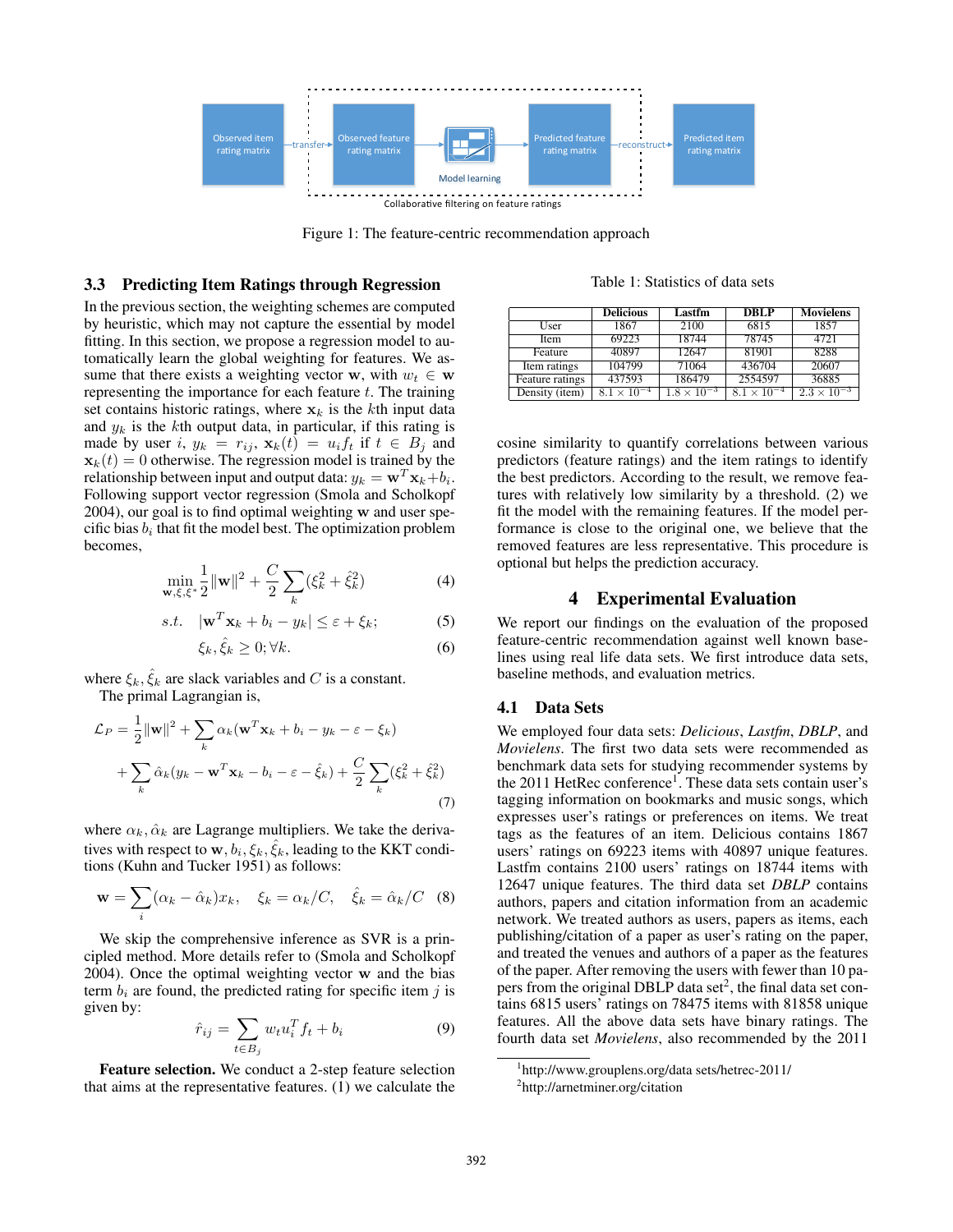HetRec conference, was collected from a movie review system. This data set has the ratings ranged from 1 to 5. We removed those movies without any ratings. The resulting data set has 1857 users' ratings on 4721 items with 8288 unique features (i.e., tags). The statistics of these data sets are found in Table 1. We conducted 10-fold cross validation for all data sets.

#### 4.2 Evaluated Methods

The first baseline is the probabilistic matrix factorization that ignores features of items:

Probabilistic matrix factorization (denoted PMF): This method adopts matrix factorization on the user-item rating matrix (Salakhutdinov and Mnih 2008b). Following (Salakhutdinov and Mnih 2008b), we set the parameters  $\lambda_u = \lambda_v = 0.01$ .

The next four baselines consider features of an item. All the baselines were previously proposed in the literature.

Collaborative topic regression (denoted CTR): This is matrix factorization with topic modeling applied to features of items (Wang and Blei 2011). Following (Wang and Blei 2011), we set the parameters  $\lambda_u = \lambda_v = 0.01, \alpha = \frac{50}{D}$ and  $\beta = 0.01$ .

Factorization machine (denoted FM): This is the factorization machine approach in (Rendle 2012). FM takes selected features into consideration equally while our model gives more importance to representative features. We run the code of (Rendle 2012) with the default settings. Note that we need not compare with (Chen et al. 2012) since it can be modeled by FM as indicated in (Rendle 2012).

Regression latent factor model (denoted RLFM): This is the regression based latent factor model in (Agarwal and Chen 2009). RLFM incorporated features as side information to regress the latent vectors so as to improve the performance. We run the code of (Agarwal and Chen 2009) with the default settings.

Similarity based method (denoted SIM): This is a content-based filtering approach that uses the SVM regression (Gedikli and Jannach 2013) to predict the user's ratings on items according to inferred feature preferences. Note that the computation of SIM is not in the latent space.

The next method is the feature-centric approach proposed in this work:

Feature-centric recommendation (denoted FCR): This is the feature-centric solution proposed in Section 3. We denote FCR-a, FCR-u and FCR-r for different integration strategies, i.e., averaged heuristic, user-specific heuristic and regression model. FCR-a is computed by Eq. (1), FCR-u is computed by Eq. (3), and FCR-r is computed by Eq. (9).

For all methods except for SIM, we adopt the dimensionality of  $D = 20$  for latent vectors and the learning rate of  $\eta = 0.0001$ .

### 4.3 Evaluation Metrics

RMSE (root mean squared error) and MAE (mean absolute error) quantify the difference between the rating values predicted by a recommender and the true values in the testing set. These two metric are defined as follows:  $RMSE =$ 

 $\sqrt{1}$  $\frac{1}{n} \sum_{i,j} (r_{ij} - \hat{r}_{ij})^2$ ,  $MAE = \frac{1}{n}$  $\frac{1}{n} \sum_{i,j} |r_{ij} - \hat{r}_{ij}|$ , where

 $r_{ij}$  is the true rating value,  $\hat{r}_{ij}$  is the predicted rating value, and  $n$  is the number of ratings in the testing set. The smaller these values are, the better the result is. As pointed out in (Koren 2009), achievable RMSE values lie in a quite compressed range and small improvements in RMSE terms can have a significant impact on the quality of the top few presented recommendations.

### 4.4 Experimental Results

Table 2 shows RMSE and MAE with standard errors for different methods. Among them, FM and RLFM are recent developed models which can incorporate features for better predications. The best performers for each data set are highlighted in bold face. All reported RMSE and MAE are the average of the 10 runs in the 10-fold cross-validation.

First, PMF performs poorly on all data sets since it only considers the item ratings and ignores the feature information. When this matrix is sparse, the ratings as only the similarity information among users are hardly enough to make accurate recommendation. CTR slightly improve the performance over PMF by using features as the side information to regularize the original matrix. The improvement is not significant since the role of features is limited to regularization; there is no direct participation in rating prediction. On Lastfm, their performances are even worse than PMF. The next three baselines, FM, RLFM, SIM, further improves the performance with similar improvement. FAR has a similar performance to CTR as both methods use features as side information to regularize the original matrix.

FCR-a is our proposed feature-centric method with averaged heuristic and performs close to FM because these methods involve features in matrix factorization and infer latent feature vectors for prediction. However, FM involves the pairwise interactions between latent item vectors and latent feature vectors, which may be complex and improper in real-life applications; on the contrary, our model provides a simple and clean solution.

By incorporating the user-specific heuristic, FCR-u achieves significant improvements over FCR-a. This weighting scheme gives more trust to features that are more frequently selected by users. Through a regression model, FCR-r finds proper weighting for features and achieves better results compared to FCR-u.

Overall, FCR is the the best performing method for all data sets, which verifies the effectiveness of the proposed feature-centric approach. Among the three integration strategies, FCR-r performs the best on Delicious and Lastfm, which suggests that the regression model yields better weighting for features. For example, the rating density is very sparse for DBLP and Delicious and matrix factorization on traditional user-item rating matrix works poorly. In the feature-centric FCR, this problem does not occur because the features of items act as a media for collaborative learning between users. For the DBLP data set, the users working in AI areas may focus on AAAI, IJCAI, ICML conferences (which are features of papers), so even the citation/publishing data is sparse, the interests of users are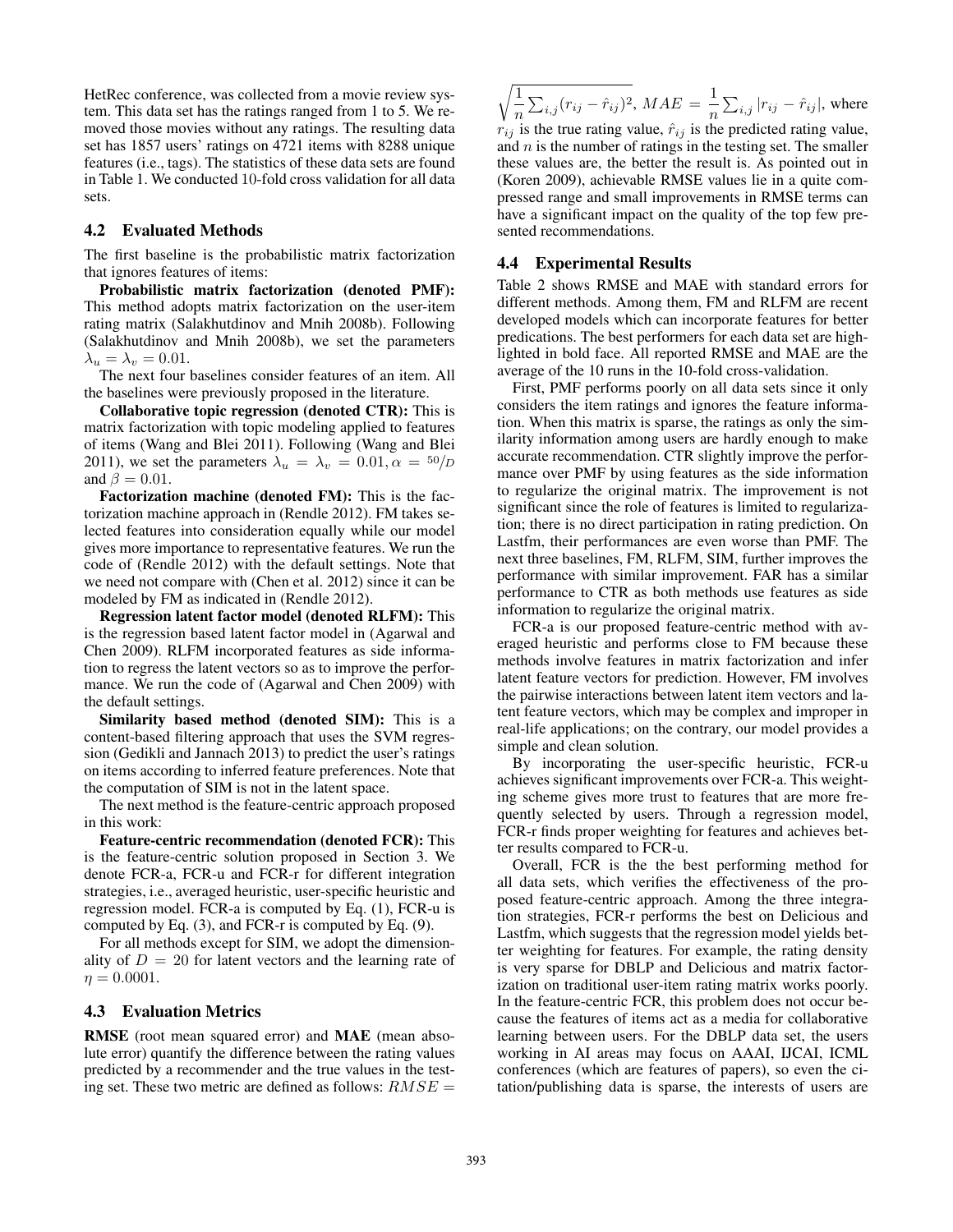|                         | <b>Delicious</b>    |                     | Lastfm              |                     | <b>DBLP</b>         |                     | <b>Movielens</b>               |                     |  |  |  |
|-------------------------|---------------------|---------------------|---------------------|---------------------|---------------------|---------------------|--------------------------------|---------------------|--|--|--|
| <b>Methods</b>          | <b>RMSE</b>         | MAE                 | <b>RMSE</b>         | MAE                 | <b>RMSE</b>         | MAE                 | <b>RMSE</b>                    | MAE                 |  |  |  |
| <b>Baselines</b>        |                     |                     |                     |                     |                     |                     |                                |                     |  |  |  |
| PMF                     | $0.8907 \pm 0.0046$ | $0.8081 \pm 0.0048$ | $0.4449 \pm 0.0040$ | $0.3179 \pm 0.0022$ | $0.5060 \pm 0.0021$ | $0.3800 \pm 0.0020$ | $1.1271 \pm 0.0247$            | $0.8622 \pm 0.0197$ |  |  |  |
| <b>CTR</b>              | $0.7844 \pm 0.0004$ | $0.7431 \pm 0.0005$ | $0.5078 \pm 0.0025$ | $0.4084 \pm 0.0025$ | $0.4943 \pm 0.0021$ | $0.3653 + 0.0018$   | $\overline{1.0880 \pm 0.0191}$ | $0.8315 \pm 0.0156$ |  |  |  |
| FM                      | $0.3551 \pm 0.0017$ | $0.2906 \pm 0.0020$ | $0.3239 \pm 0.0022$ | $0.2534 \pm 0.0030$ | $0.1821 \pm 0.0023$ | $0.1167 \pm 0.0020$ | $1.2049 \pm 0.0229$            | $0.9467 \pm 0.0194$ |  |  |  |
| <b>RLFM</b>             | $0.4182 \pm 0.0010$ | $0.3978 \pm 0.0010$ | $0.3208 \pm 0.0014$ | $0.2235 \pm 0.0015$ | $0.2297 \pm 0.0007$ | $0.1930 \pm 0.0007$ | $1.0662 \pm 0.0215$            | $0.8056 \pm 0.0145$ |  |  |  |
| <b>SIM</b>              | $0.4001 \pm 0.0008$ | $0.3872 \pm 0.0011$ | $0.3269 \pm 0.0013$ | $0.2941 \pm 0.0013$ | $0.3064 \pm 0.0003$ | $0.3032 \pm 0.0003$ | $1.0137 \pm 0.0190$            | $0.7616 \pm 0.0123$ |  |  |  |
| <b>Proposed Methods</b> |                     |                     |                     |                     |                     |                     |                                |                     |  |  |  |
| FCR-a                   | $0.3169 \pm 0.0020$ | $0.2396 \pm 0.0016$ | $0.3790 \pm 0.0023$ | $0.3062 \pm 0.0022$ | $0.2043 \pm 0.0016$ | $0.1393 \pm 0.0017$ | $0.9966 \pm 0.0148$            | $0.7770 \pm 0.0105$ |  |  |  |
| FCR-u                   | $0.2572 \pm 0.0023$ | $0.1645 \pm 0.0014$ | $0.2455 \pm 0.0032$ | $0.1468 \pm 0.0020$ | $0.1204 \pm 0.0010$ | $0.0739 \pm 0.0006$ | $0.9515 \pm 0.0150$            | $0.7306 \pm 0.0092$ |  |  |  |
| $FCR-r$                 | $0.2176 \pm 0.0011$ | $0.1513 \pm 0.0009$ | $0.1868 \pm 0.0020$ | $0.1066 \pm 0.0016$ | $0.1064 \pm 0.0004$ | $0.0841 \pm 0.0003$ | $0.9724 \pm 0.0201$            | $0.7208 \pm 0.0125$ |  |  |  |

Table 2:  $RMSE$  and  $MAE$  of four data sets

Table 3: Paired t-Test(2-tail) of FCR-a and FCR-r





Figure 2: Feature selection for FCR-r on Lastfm (left) and MovieLens (right).  $y$ -axis represents RMSE and  $x$ -axis represents the percentage of the features with lower correlations removed

closely related through similar publishing venues. For the Movielens data set, the improvement is least mainly because user's interests are more diverse on movies, leading to less collaborative learning effect through features.

t-Test. To further verify the statistical significance of the improvement introduced by the regression model, we conducted the paired t-Test (2-tail) on FCR-a and FCR-r over 10 folds. As shown in Table 3, the t-Test results  $(p$ -values) are less than 0.01, which suggests that the improvement of FCR-r over FCR-a is statistically significant.

Representative features. We perform the 2-step feature selection for FCR-r and study the representative features. Figure 2 presents the RMSE results on Lastfm and Movie-Lens when removing those features with lower correlations. We observe that the lowest 1% features have no contributions to the model since the RMSE is slightly improved without them. With more features removed, the RMSE is steady at first, indicating those features are less representative, i.e., lowest 5% on Lastfm and lowest 20% on Movielens. Then the RMSE goes up steeply when removing those features with higher correlations. Note that the results are still better than most baselines even if the lowest 80% of the features are removed. This also coincides with our thinking that the features with higher correlations are more representative. Figure 3 demonstrates the representative features on Lastfm with visualization tools.

Discussions. In summary, the proposed feature-centric



Figure 3: Representative features on Lastfm

approach demonstrates superiority over item-centric approaches. This superiority is especially obvious for a sparse rating matrix in which case collaborative filtering on features is a much better option than collaborative filtering on items because feature ratings are denser than item ratings. Content-based filtering, i.e., SIM, extends items with content/features, and more recently, several works extend collaborative filtering (i.e., the latent factor model) to items with content and features, i.e., CTR and RLFM. The improvement is limited because features are used as auxiliary information such as a new regularization term in matrix factorization. Our feature-centric approach acknowledges the upmost importance of features in item preferences by allowing the features to play a central role from rating capturing to model building to rating prediction, which yields significant improvements. The studies also suggested that a model based regression is a viable weighting strategy for integrating feature ratings and finding representative features. Those representative features should be highly considered in reallife recommendations.

## 5 Conclusion

Traditional recommender systems are item-centric in that all steps are centered around items: rating collection, model extraction, and rating prediction. Even if features of items are considered, they serve only the description of items in order to enhance the similarity comparison between items and users. This work is based on a simple observation: a user prefers an item because she likes certain features of the item; therefore, a good prediction on features would lead to a good prediction on items. This observation motivates a feature